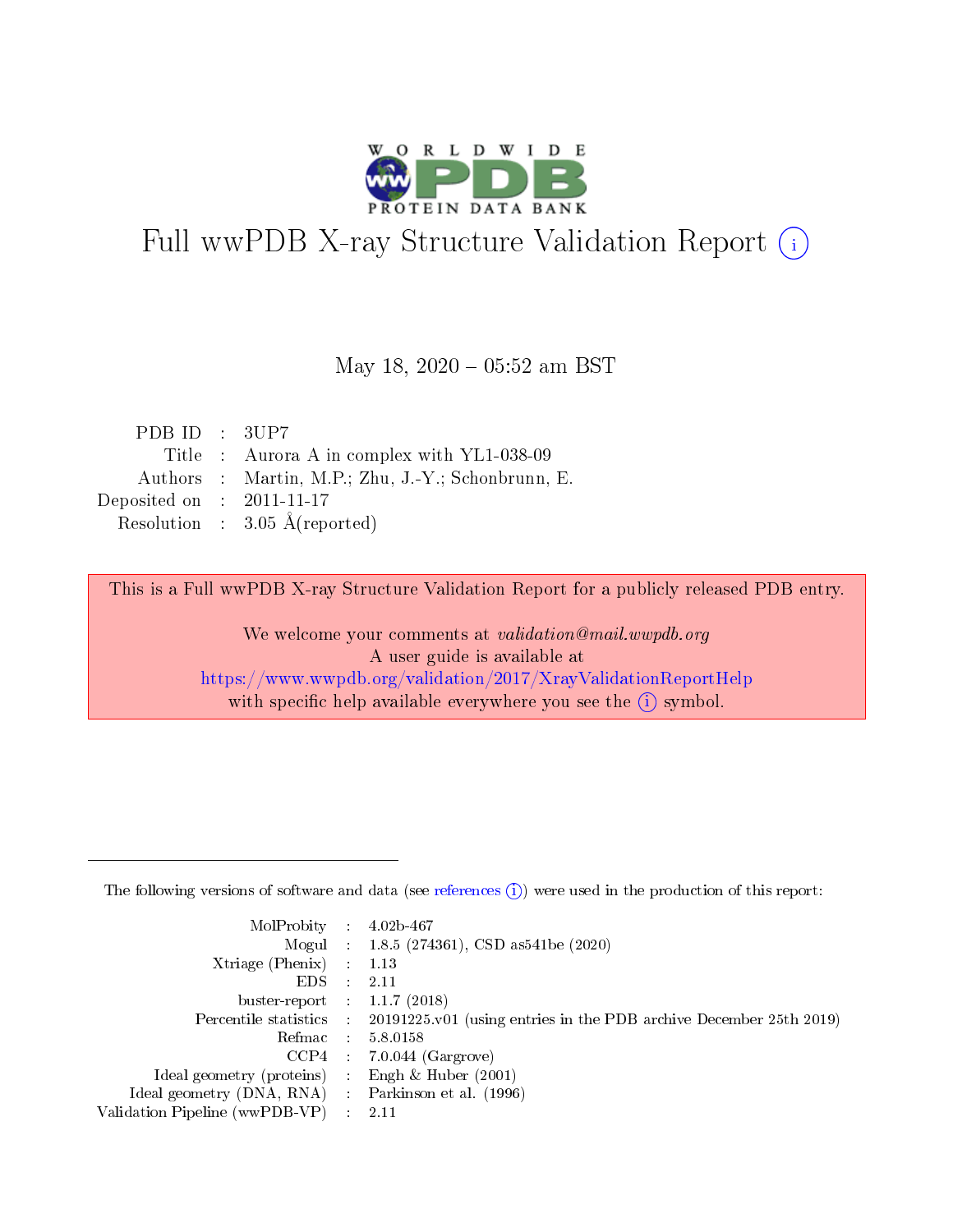# 1 [O](https://www.wwpdb.org/validation/2017/XrayValidationReportHelp#overall_quality)verall quality at a glance  $(i)$

The following experimental techniques were used to determine the structure: X-RAY DIFFRACTION

The reported resolution of this entry is  $3.05 \text{ Å}.$ 

Percentile scores (ranging between 0-100) for global validation metrics of the entry are shown in the following graphic. The table shows the number of entries on which the scores are based.



| Metric                | Whole archive<br>$(\#\mathrm{Entries})$ | Similar resolution<br>$(\#\text{Entries},\, \text{resolution}\; \text{range}(\textup{\AA}))$ |
|-----------------------|-----------------------------------------|----------------------------------------------------------------------------------------------|
| $R_{free}$            | 130704                                  | $1754(3.10-3.02)$                                                                            |
| Clashscore            | 141614                                  | $1864(3.10-3.02)$                                                                            |
| Ramachandran outliers | 138981                                  | $1794(3.10-3.02)$                                                                            |
| Sidechain outliers    | 138945                                  | $1793(3.10-3.02)$                                                                            |
| RSRZ outliers         | 127900                                  | $1713(3.10-3.02)$                                                                            |

The table below summarises the geometric issues observed across the polymeric chains and their fit to the electron density. The red, orange, yellow and green segments on the lower bar indicate the fraction of residues that contain outliers for  $>=3, 2, 1$  and 0 types of geometric quality criteria respectively. A grey segment represents the fraction of residues that are not modelled. The numeric value for each fraction is indicated below the corresponding segment, with a dot representing fractions  $\epsilon=5\%$  The upper red bar (where present) indicates the fraction of residues that have poor fit to the electron density. The numeric value is given above the bar.

| Mol | $\cap$ hain | Length | Quality of chain |     |    |  |  |  |
|-----|-------------|--------|------------------|-----|----|--|--|--|
|     |             |        | $2\%$            |     |    |  |  |  |
|     |             | חדה    | 49%              | 44% | 5% |  |  |  |

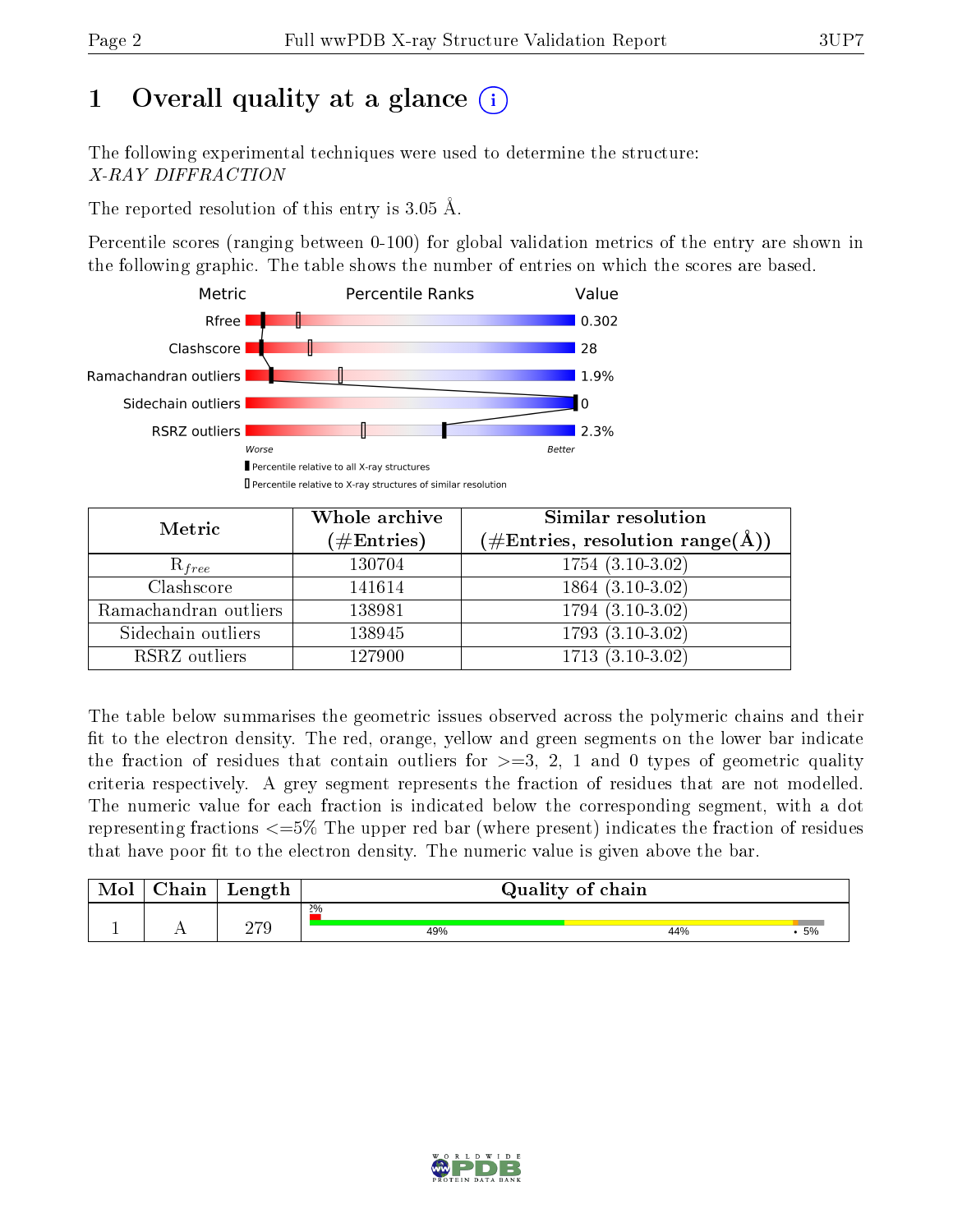# 2 Entry composition (i)

There are 3 unique types of molecules in this entry. The entry contains 2212 atoms, of which 0 are hydrogens and 0 are deuteriums.

In the tables below, the ZeroOcc column contains the number of atoms modelled with zero occupancy, the AltConf column contains the number of residues with at least one atom in alternate conformation and the Trace column contains the number of residues modelled with at most 2 atoms.

Molecule 1 is a protein called Aurora kinase A.

| Mol | Chain | Residues | $\rm{Atoms}$  |      |     |      | $\text{ZeroOcc} \mid \text{AltConf} \mid \text{Trace}$ |  |  |
|-----|-------|----------|---------------|------|-----|------|--------------------------------------------------------|--|--|
|     |       | 264      | Total<br>ว17ว |      |     |      |                                                        |  |  |
|     |       |          |               | 1395 | 385 | -386 |                                                        |  |  |

There is a discrepancy between the modelled and reference sequences:

| hain | Residue    | Modelled | .ctual<br>$\mathbf{A}$ | omment                                             | Reference |
|------|------------|----------|------------------------|----------------------------------------------------|-----------|
| . .  | -287<br>∠∪ | ASF      | THE                    | Н.<br>MI<br>IN HIHI<br>'' Δ' Ι<br>EK HI<br>.<br>NO | 4965<br>┕ |

 Molecule 2 is 2-({2-[(4-carboxyphenyl)amino]pyrimidin-4-yl}amino)benzoic acid (three-letter code: 0C9) (formula:  $C_{18}H_{14}N_4O_4$ ).



| $\text{Mol}$ | $\perp$ Chain   Residues | Atoms       |  |  |  | ZeroOcc   AltConf |  |
|--------------|--------------------------|-------------|--|--|--|-------------------|--|
|              |                          | Total C N O |  |  |  |                   |  |
|              |                          |             |  |  |  |                   |  |

• Molecule 3 is water.

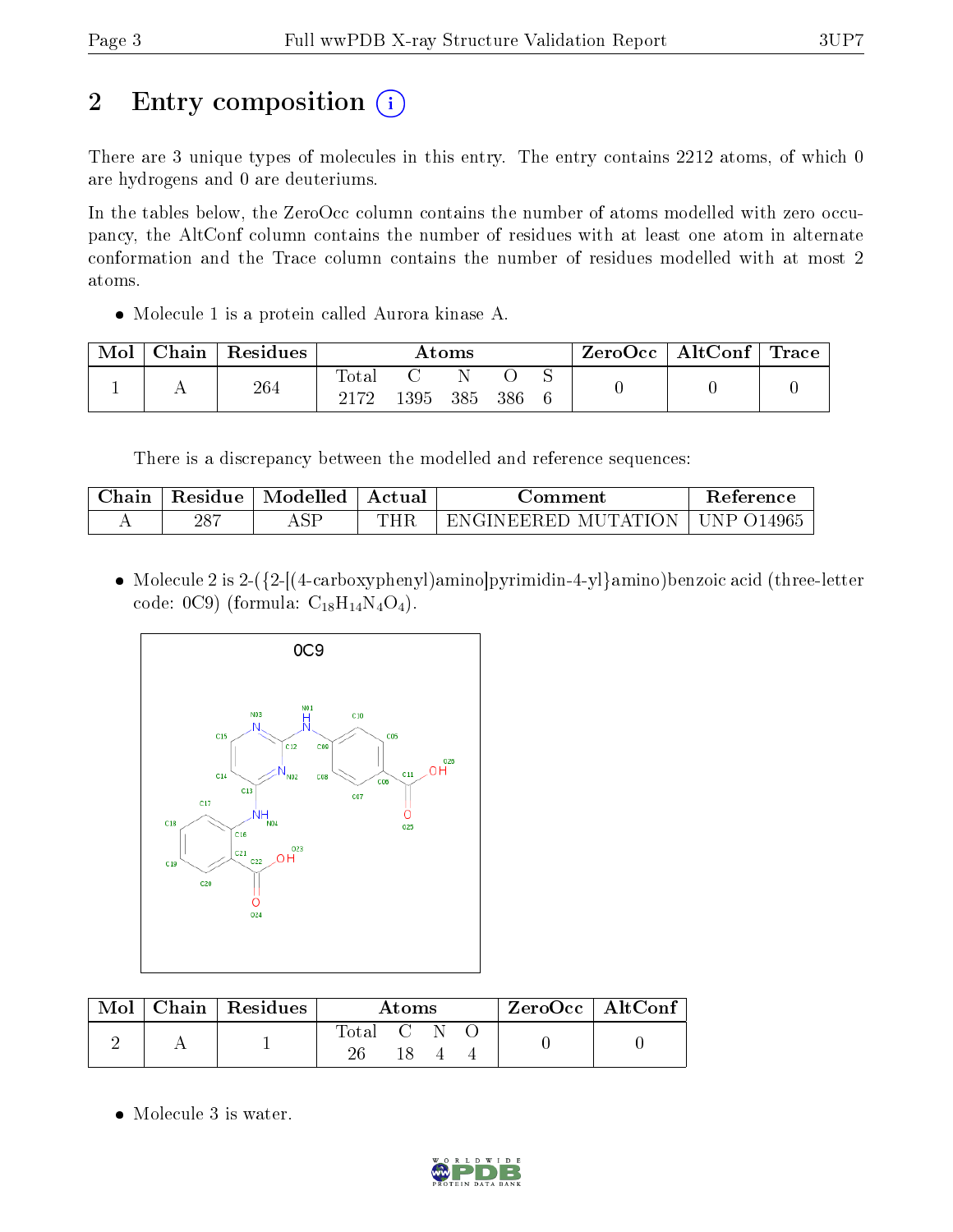|  | $Mol$   Chain   Residues | Atoms | $ZeroOcc \mid AltConf \mid$ |
|--|--------------------------|-------|-----------------------------|
|  |                          | Total |                             |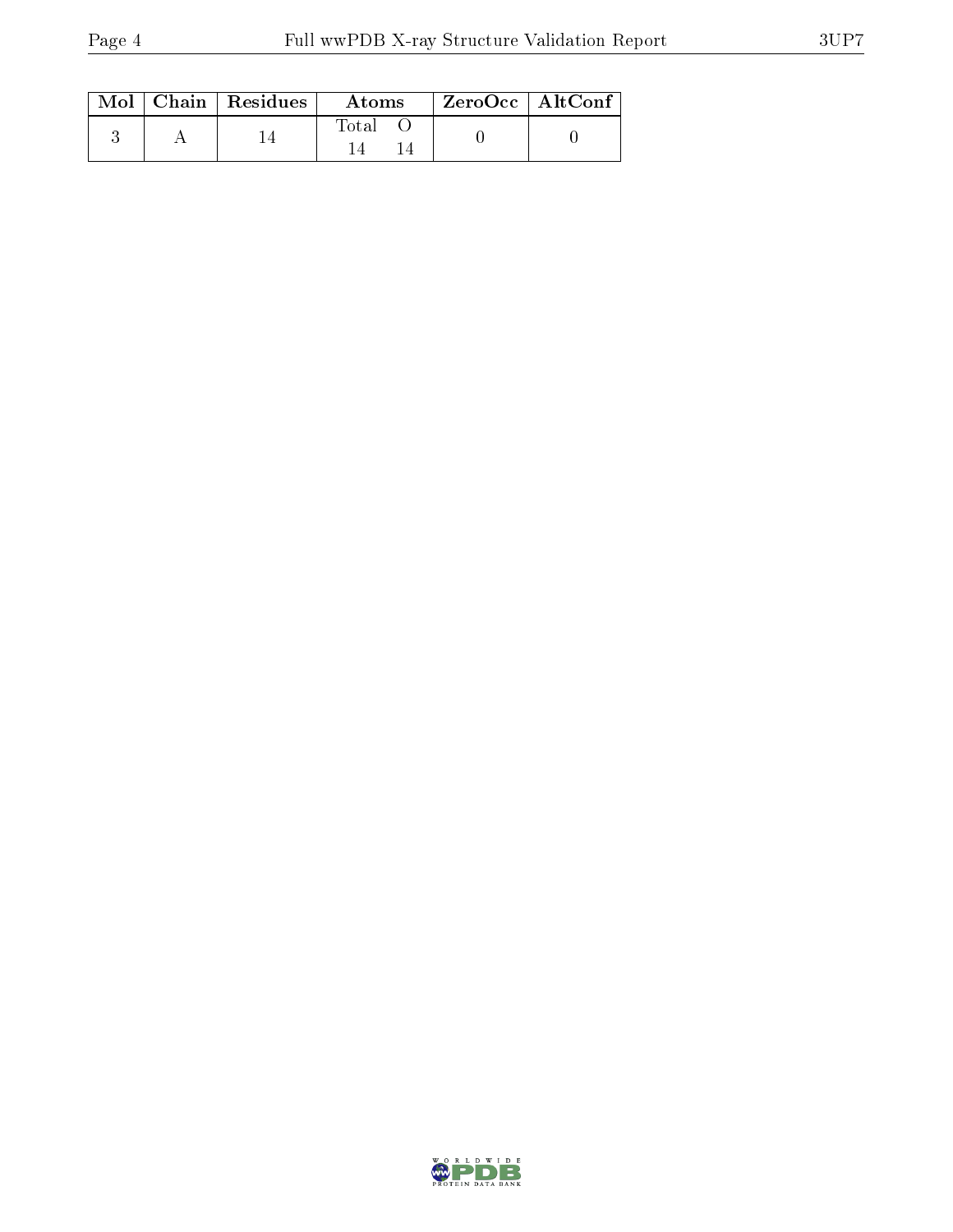## 3 Residue-property plots  $(i)$

These plots are drawn for all protein, RNA and DNA chains in the entry. The first graphic for a chain summarises the proportions of the various outlier classes displayed in the second graphic. The second graphic shows the sequence view annotated by issues in geometry and electron density. Residues are color-coded according to the number of geometric quality criteria for which they contain at least one outlier: green  $= 0$ , yellow  $= 1$ , orange  $= 2$  and red  $= 3$  or more. A red dot above a residue indicates a poor fit to the electron density (RSRZ  $> 2$ ). Stretches of 2 or more consecutive residues without any outlier are shown as a green connector. Residues present in the sample, but not in the model, are shown in grey.



• Molecule 1: Aurora kinase A

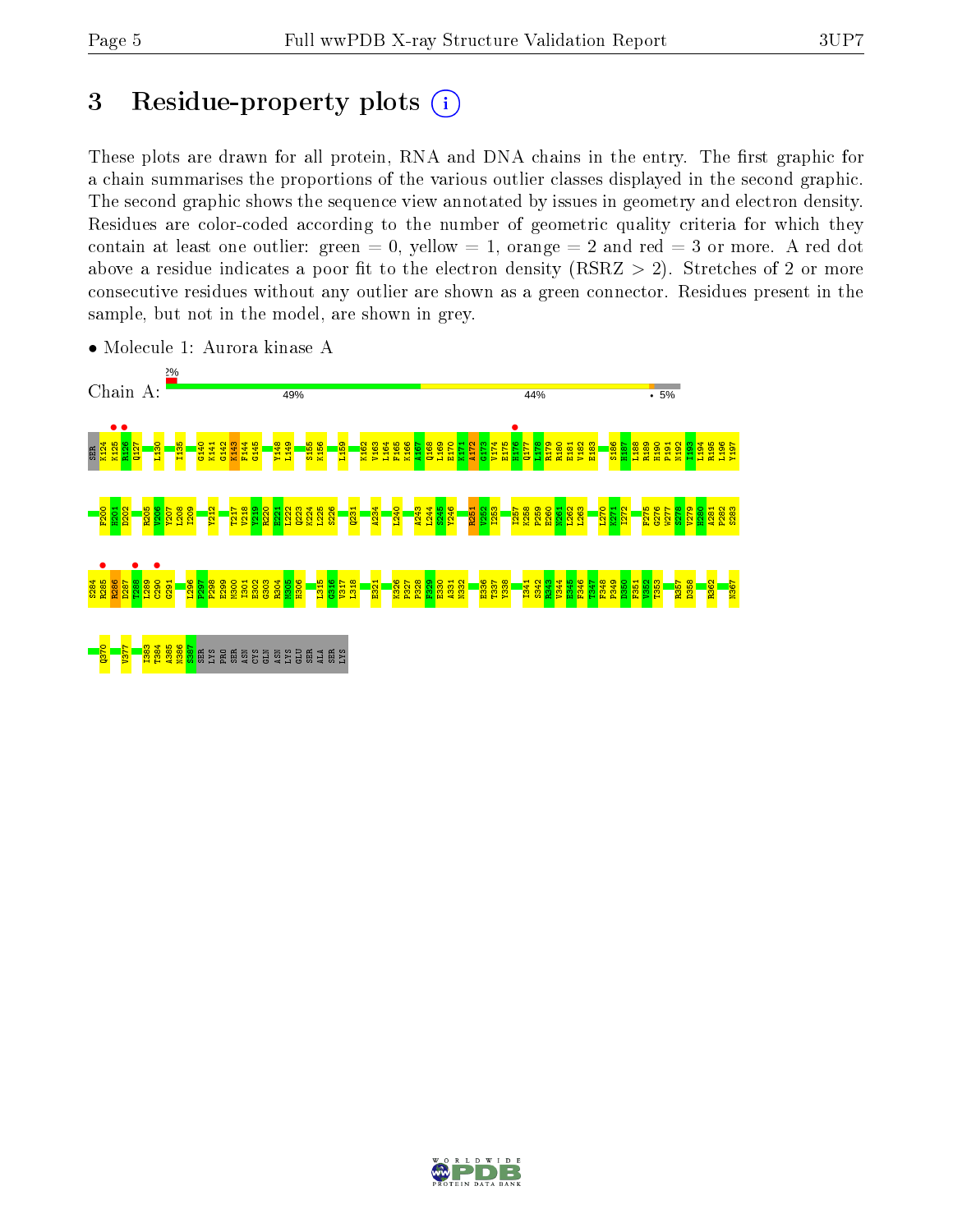# 4 Data and refinement statistics  $(i)$

| Property                                                         | Value                                            | Source     |
|------------------------------------------------------------------|--------------------------------------------------|------------|
| Space group                                                      | P 61 2 2                                         | Depositor  |
| Cell constants                                                   | $82.58\AA$ $82.58\AA$ $172.36\AA$                | Depositor  |
| a, b, c, $\alpha$ , $\beta$ , $\gamma$                           | $90.00^{\circ}$ $90.00^{\circ}$ $120.00^{\circ}$ |            |
| Resolution $(A)$                                                 | $-3.05$<br>19.61                                 | Depositor  |
|                                                                  | $19.61 - 3.05$                                   | <b>EDS</b> |
| % Data completeness                                              | $99.8(19.61-3.05)$                               | Depositor  |
| (in resolution range)                                            | 99.9 (19.61-3.05)                                | <b>EDS</b> |
| $R_{merge}$                                                      | 0.07                                             | Depositor  |
| $\mathrm{R}_{sym}$                                               | 0.05                                             | Depositor  |
| $\langle I/\sigma(I) \rangle^{-1}$                               | 4.44 (at $3.03\text{\AA}$ )                      | Xtriage    |
| Refinement program                                               | $\overline{\text{CNS} 1.3}$                      | Depositor  |
|                                                                  | 0.233,<br>0.292                                  | Depositor  |
| $R, R_{free}$                                                    | 0.234,<br>0.302                                  | DCC        |
| $R_{free}$ test set                                              | 320 reflections $(4.51\%)$                       | wwPDB-VP   |
| Wilson B-factor $(A^2)$                                          | 60.8                                             | Xtriage    |
| Anisotropy                                                       | 0.029                                            | Xtriage    |
| Bulk solvent $k_{sol}(\text{e}/\text{A}^3), B_{sol}(\text{A}^2)$ | 0.33, 50.7                                       | <b>EDS</b> |
| L-test for $\mathrm{twinning}^2$                                 | $< L >$ = 0.47, $< L2 >$ = 0.30                  | Xtriage    |
| Estimated twinning fraction                                      | No twinning to report.                           | Xtriage    |
| $\overline{F_o}, \overline{F_c}$ correlation                     | 0.91                                             | <b>EDS</b> |
| Total number of atoms                                            | 2212                                             | wwPDB-VP   |
| Average B, all atoms $(A^2)$                                     | $56.0\,$                                         | wwPDB-VP   |

Xtriage's analysis on translational NCS is as follows: The largest off-origin peak in the Patterson function is  $4.36\%$  of the height of the origin peak. No significant pseudotranslation is detected.

<sup>&</sup>lt;sup>2</sup>Theoretical values of  $\langle |L| \rangle$ ,  $\langle L^2 \rangle$  for acentric reflections are 0.5, 0.333 respectively for untwinned datasets, and 0.375, 0.2 for perfectly twinned datasets.



<span id="page-5-1"></span><span id="page-5-0"></span><sup>1</sup> Intensities estimated from amplitudes.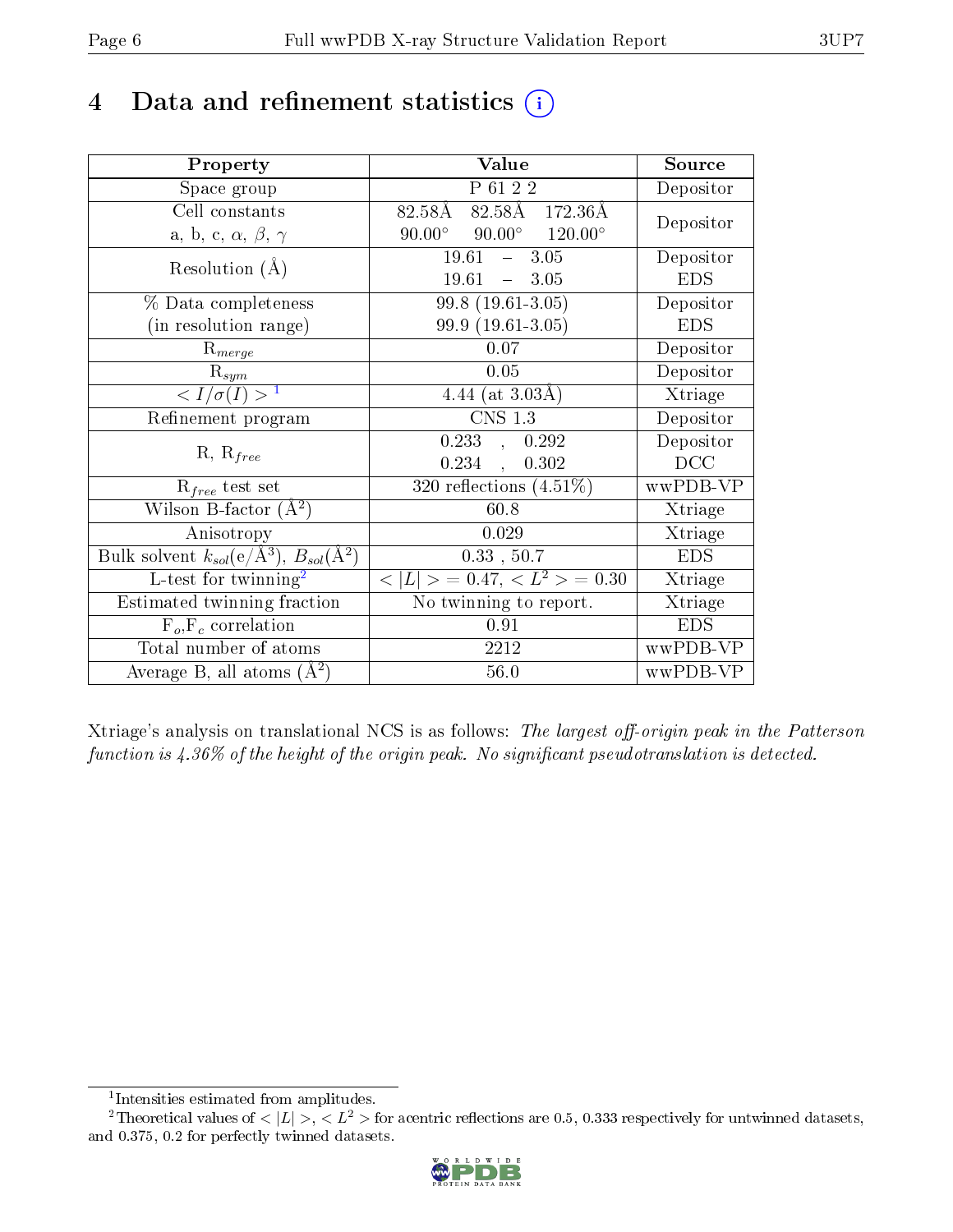# 5 Model quality  $(i)$

### 5.1 Standard geometry  $(i)$

Bond lengths and bond angles in the following residue types are not validated in this section:  $0C9$ 

The Z score for a bond length (or angle) is the number of standard deviations the observed value is removed from the expected value. A bond length (or angle) with  $|Z| > 5$  is considered an outlier worth inspection. RMSZ is the root-mean-square of all Z scores of the bond lengths (or angles).

| $Mol$   Chain |      | Bond lengths       | Bond angles |                  |  |
|---------------|------|--------------------|-------------|------------------|--|
|               | RMSZ | # $ Z  > 5$        | RMSZ,       | $\# Z  > 5$      |  |
|               | 0.56 | $1/2226$ $(0.0\%)$ | 0.78        | $12/3007(0.1\%)$ |  |

Chiral center outliers are detected by calculating the chiral volume of a chiral center and verifying if the center is modelled as a planar moiety or with the opposite hand.A planarity outlier is detected by checking planarity of atoms in a peptide group, atoms in a mainchain group or atoms of a sidechain that are expected to be planar.

|  | $\mid$ Mol $\mid$ Chain $\mid$ #Chirality outliers $\mid$ #Planarity outliers $\mid$ |
|--|--------------------------------------------------------------------------------------|
|  |                                                                                      |

All (1) bond length outliers are listed below:

|  |     | $\overline{\mid \text{Mol} \mid}$ Chain $\mid \text{Res} \mid \text{Type} \mid \text{Atoms} \mid$ |             | Observed $(A)$   Ideal $(A)$ |  |
|--|-----|---------------------------------------------------------------------------------------------------|-------------|------------------------------|--|
|  | 298 | PRO   N-CD                                                                                        | $1 - 14.13$ |                              |  |

All (2) bond angle outliers are listed below:

| Mol | $\vert$ Chain   Res   Type |     |                 | Atoms             |      | Observed $(^\circ)$   Ideal $(^\circ)$ |        |
|-----|----------------------------|-----|-----------------|-------------------|------|----------------------------------------|--------|
|     |                            | 143 | $\pm$ LYS $\pm$ | N-CA-C            | 8.06 | 132.77                                 | 111 00 |
|     |                            | 143 | LYS 1           | $CB-CA-C$   -6.47 |      | 97.45                                  | 110 40 |

There are no chirality outliers.

All (1) planarity outliers are listed below:

|  |     | $\lceil\,\overline{\mathrm{M}}\mathrm{o}\!\,l\,\rceil$ Chain $\mid\mathrm{Res}\mid\mathrm{Type}\mid\mathrm{Group}\mid$ |
|--|-----|------------------------------------------------------------------------------------------------------------------------|
|  | 286 | ARG   Peptide                                                                                                          |

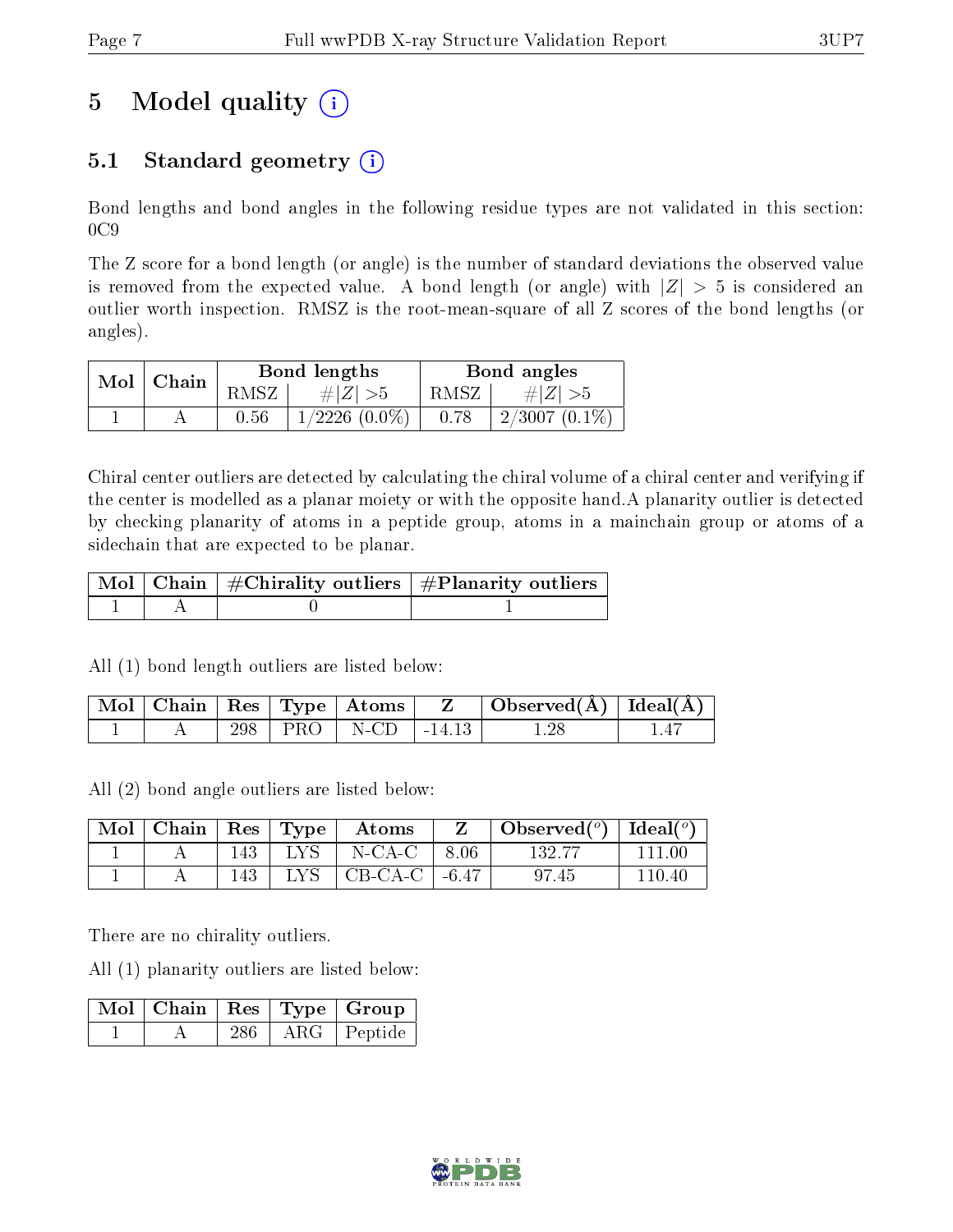#### 5.2 Too-close contacts  $(i)$

In the following table, the Non-H and H(model) columns list the number of non-hydrogen atoms and hydrogen atoms in the chain respectively. The H(added) column lists the number of hydrogen atoms added and optimized by MolProbity. The Clashes column lists the number of clashes within the asymmetric unit, whereas Symm-Clashes lists symmetry related clashes.

| Mol |      | Chain   Non-H   $H(model)$   $H(added)$ |      |     | Clashes   Symm-Clashes |
|-----|------|-----------------------------------------|------|-----|------------------------|
|     | 9179 |                                         | 2183 | 199 |                        |
|     |      |                                         |      |     |                        |
|     |      |                                         |      |     |                        |
|     |      |                                         | 2195 |     |                        |

The all-atom clashscore is defined as the number of clashes found per 1000 atoms (including hydrogen atoms). The all-atom clashscore for this structure is 28.

All (122) close contacts within the same asymmetric unit are listed below, sorted by their clash magnitude.

| Atom-1             | Atom-2               | Interatomic       | Clash             |
|--------------------|----------------------|-------------------|-------------------|
|                    |                      | distance $(\AA)$  | overlap $(A)$     |
| 1:A:331:ALA:HB1    | 1:A:336:GLU:HG3      | 1.41              | 1.02              |
| 1:A:251:ARG:NH2    | 1:A:282:PRO:HD3      | 1.75              | $\overline{1.01}$ |
| 1:A:285:ARG:HH21   | 1: A:303: GLY:HA2    | 1.23              | 0.98              |
| 1:A:257:ILE:HG22   | 1:A:318:LEU:HD11     | 1.54              | 0.89              |
| 1: A:289:LEU:HD11  | 1: A:296:LEU:HD11    | 1.55              | 0.86              |
| 1:A:331:ALA:HB1    | 1: A: 336: GLU: CG   | 2.17              | 0.75              |
| 1:A:331:ALA:CB     | 1: A: 336: GLU: HG3  | 2.17              | 0.74              |
| 1:A:189:ARG:HD2    | 1:A:195:ARG:HE       | 1.53              | 0.73              |
| 1:A:144:PHE:CD1    | 1: A: 169: LEU: HD23 | $\overline{2.25}$ | 0.72              |
| 1: A:285: ARG:NH2  | 1:A:303:GLY:HA2      | 2.05              | 0.70              |
| 1:A:220:ARG:HB2    | 1:A:220:ARG:HH11     | 1.57              | 0.69              |
| 1:A:220:ARG:NH1    | 1:A:220:ARG:HB2      | 2.08              | 0.68              |
| 1: A:326: LYS: HE3 | 3:A:5:HOH:O          | 1.91              | 0.68              |
| 1: A:194:LEU:HD13  | 1: A:263:LEU:HD12    | 1.75              | 0.67              |
| 1: A:202: ASP:HB3  | 1:A:205:ARG:H        | 1.59              | 0.67              |
| 1:A:192:ASN:HB2    | 1:A:243:ALA:HB2      | 1.76              | 0.67              |
| 1:A:285:ARG:O      | 1:A:285:ARG:HG3      | 1.93              | 0.67              |
| 1:A:189:ARG:HD2    | 1:A:195:ARG:NE       | 2.11              | 0.66              |
| 1:A:253:ILE:HD13   | 1:A:281:ALA:HB2      | 1.79              | 0.65              |
| 1: A:317: VAL:HG13 | 1:A:328:PRO:HD2      | 1.77              | 0.65              |
| 1:A:283:SER:OG     | 1:A:284:SER:N        | 2.30              | 0.65              |
| 1: A:327: PRO:HG2  | 1:A:330:GLU:HB2      | 1.79              | 0.64              |
| 1: A:302: GLU:OE2  | 1:A:304:ARG:NH1      | 2.32              | 0.63              |
| 1:A:285:ARG:CZ     | 1: A:300:MET:O       | 2.47              | 0.63              |

Continued on next page...

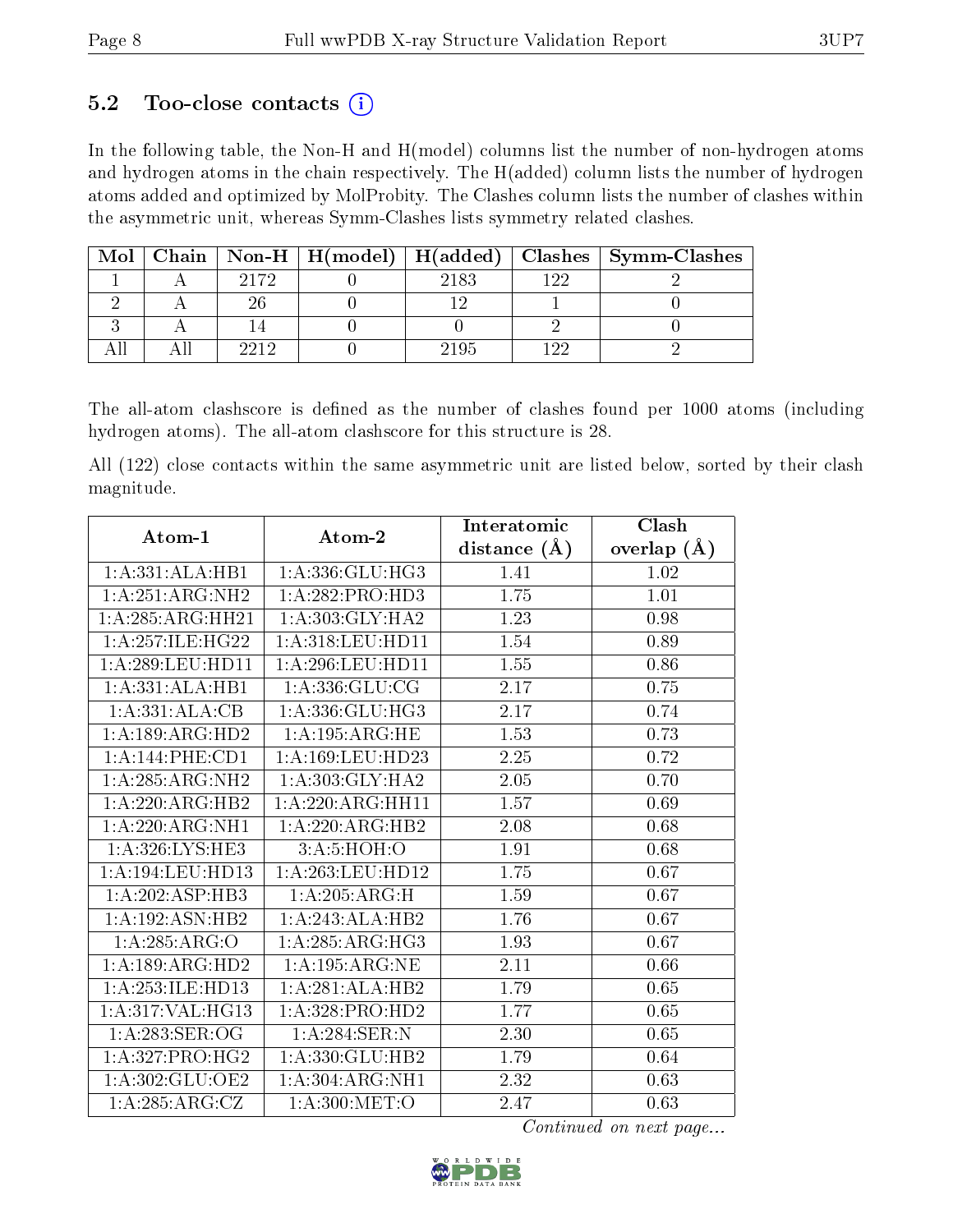| Communaca from previous page |                                      | Interatomic      | Clash           |
|------------------------------|--------------------------------------|------------------|-----------------|
| Atom-1                       | Atom-2                               | distance $(\AA)$ | overlap $(\AA)$ |
| 1:A:165:PHE:HA               | 1:A:205:ARG:HG2                      | 1.80             | 0.63            |
| 1:A:145:GLY:HA3              | 1: A: 163: VAL: O                    | 1.98             | 0.62            |
| 1:A:163:VAL:HG12             | 1: A:207:TYR:HD2                     | 1.65             | 0.62            |
| 1:A:285:ARG:HH21             | 1: A: 303: GLY: CA                   | 2.07             | 0.62            |
| 1: A: 130: LEU: HD11         | 1: A: 135: ILE: HD11                 | 1.82             | 0.61            |
| 1:A:289:LEU:HD11             | 1: A:296:LEU:CD1                     | 2.27             | 0.61            |
| 1:A:141:LYS:NZ               | 1:A:143:LYS:HB2                      | 2.16             | 0.60            |
| 1:A:234:ALA:CB               | 1:A:386:ASN:HB3                      | 2.32             | 0.60            |
| 1: A:200:PHE:CE2             | 1:A:209:ILE:HD11                     | 2.37             | 0.59            |
| $1: A:200:$ PHE:HE2          | 1: A:209: ILE: HD11                  | 1.67             | 0.59            |
| 1: A:277:TRP:HZ3             | 1:A:287:ASP:HB3                      | 1.68             | 0.59            |
| 1:A:155:SER:O                | 1: A: 156: LYS: HB2                  | 2.03             | 0.57            |
| 1:A:240:LEU:HD23             | 1: A: 315: LEU: CD1                  | 2.35             | 0.56            |
| 1:A:218:VAL:HG23             | 1:A:262:LEU:O                        | 2.06             | 0.56            |
| 1:A:240:LEU:HD23             | $1:\overline{A}:315:\text{LEU}:HD12$ | 1.88             | 0.56            |
| 1:A:202:ASP:HB3              | 1: A:205: ARG: N                     | 2.22             | 0.54            |
| 1: A: 166: LYS: O            | 1: A:170: GLU: HG3                   | 2.09             | 0.53            |
| 1: A:220: ARG: HA            | 1:A:223:GLN:HG2                      | 1.89             | 0.53            |
| 1:A:188:LEU:O                | 1:A:189:ARG:HD3                      | 2.09             | 0.52            |
| 1: A:301: ILE: HG13          | 1: A:302: GLU:N                      | 2.23             | 0.52            |
| 1: A: 188: LEU: HD22         | 1: A:246:TYR:HE1                     | 1.74             | 0.52            |
| 1: A:257: ILE: HG22          | 1: A: 318: LEU: CD1                  | 2.34             | 0.52            |
| 1:A:174:VAL:O                | 1:A:177:GLN:N                        | 2.40             | 0.52            |
| 1:A:301:ILE:HD12             | 1: A: 338: TYR: CD1                  | 2.45             | 0.52            |
| 1: A:367: ASN:CB             | 1: A:370: GLN: NE2                   | 2.73             | 0.52            |
| 1: A:169: LEU: HD22          | 1:A:174:VAL:HG21                     | 1.92             | 0.52            |
| 1: A: 135: ILE:N             | 1:A:135:ILE:HD12                     | 2.26             | 0.51            |
| $1:A:141:LYS:\overline{HZ2}$ | $1:A:143:\overline{\text{LYS:HB2}}$  | 1.74             | 0.51            |
| 1:A:358:ASP:O                | 1: A:362:ARG:HG3                     | 2.10             | 0.51            |
| 1: A: 165: PHE: CE1          | 1:A:205:ARG:HD3                      | 2.45             | 0.51            |
| 1:A:225:LEU:O                | 1: A:226: SER: HB2                   | 2.09             | 0.51            |
| 1:A:165:PHE:HA               | $1:A:205:AR\overline{G:CG}$          | 2.39             | 0.51            |
| 1: A:301: ILE:C              | 1: A: 303: GLY: H                    | 2.14             | 0.50            |
| 1:A:299:GLU:HG3              | 1:A:306:HIS:HB3                      | 1.93             | 0.50            |
| 1:A:289:LEU:O                | 1: A:289:LEU:HG                      | 2.12             | 0.50            |
| 1:A:165:PHE:HB2              | 1: A: 168: GLN: OE1                  | 2.12             | 0.49            |
| 1:A:181:GLU:HB2              | 1: A:276: GLY:HA2                    | 1.94             | 0.49            |
| 1:A:196:LEU:HD23             | 1:A:196:LEU:C                        | 2.33             | 0.49            |
| 1:A:234:ALA:HB1              | 1: A:386: ASN:HB3                    | 1.94             | 0.49            |
| 1: A:144:PHE:HB2             | 1:A:164:LEU:HD22                     | 1.94             | 0.49            |
| 1:A:124:LYS:O                | 1:A:125:LYS:HB2                      | 2.13             | 0.48            |

Continued from previous page.

Continued on next page...

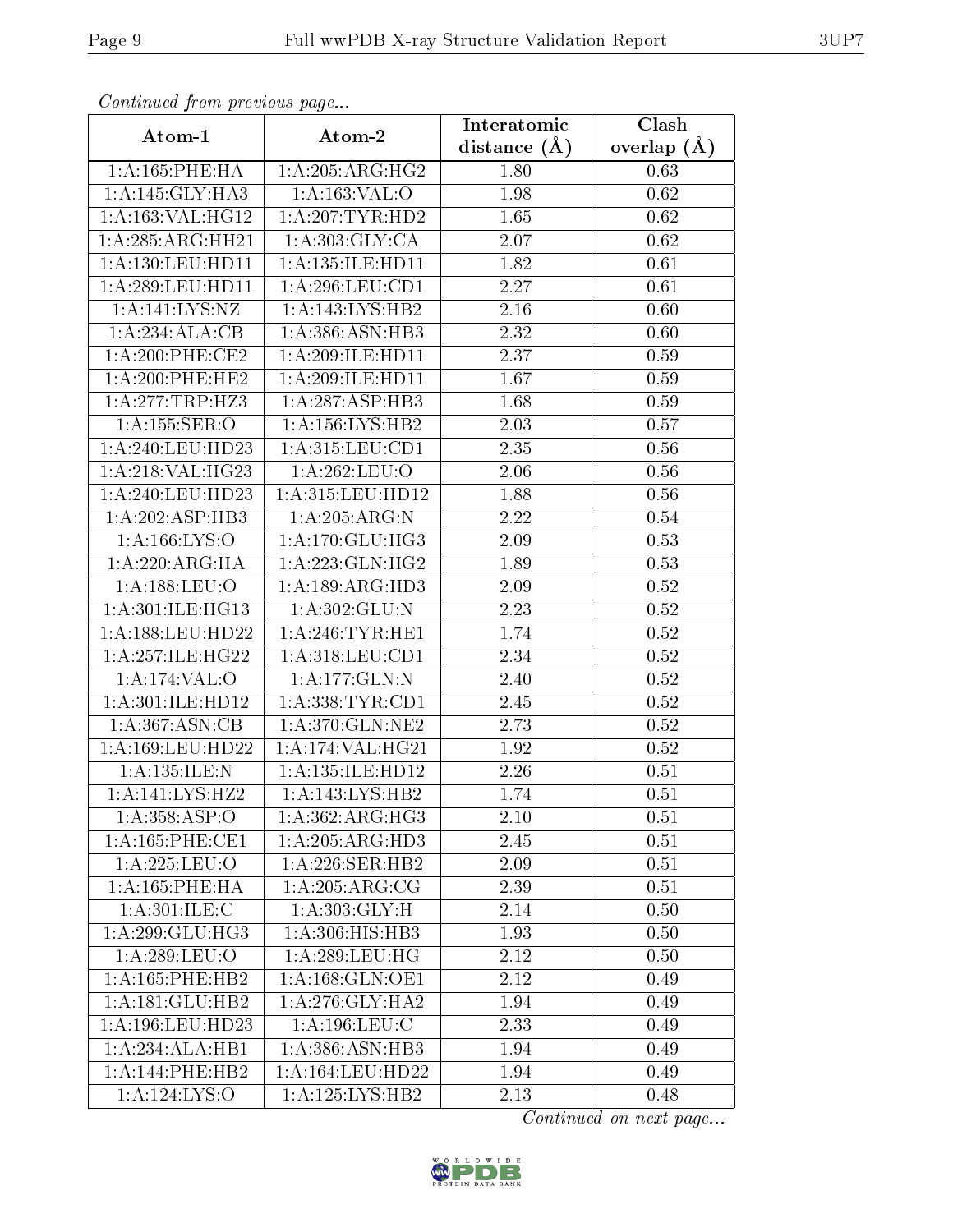| Continuea from previous page        |                       | Interatomic    | Clash         |  |
|-------------------------------------|-----------------------|----------------|---------------|--|
| Atom-1                              | Atom-2                | distance $(A)$ | overlap $(A)$ |  |
| 1:A:179:ARG:O                       | 1: A: 183: GLU: HG2   | 2.13           | 0.48          |  |
| 1: A: 367: ASN: HB3                 | 1:A:370:GLN:NE2       | 2.29           | 0.48          |  |
| 1:A:175:GLU:O                       | 1:A:179:ARG:HB2       | 2.14           | 0.47          |  |
| 1:A:159:LEU:C                       | 1:A:159:LEU:HD12      | 2.34           | 0.47          |  |
| 1:A:220:ARG:NH1                     | 1:A:220:ARG:CB        | 2.78           | 0.47          |  |
| 1:A:272:ILE:HG22                    | 1:A:275:PHE:CE1       | 2.49           | 0.47          |  |
| 1: A: 353: THR:O                    | 1: A:357: ARG:HG3     | 2.15           | 0.47          |  |
| 1: A:349: PRO:O                     | 1: A: 357: ARG: NH2   | 2.48           | 0.47          |  |
| $1: A:200:$ PHE:CE1                 | 1:A:207:TYR:CD1       | 3.03           | 0.47          |  |
| 1:A:182:VAL:O                       | 1: A: 186: SER: HB3   | 2.16           | 0.46          |  |
| 1:A:202:ASP:N                       | 1:A:205:ARG:O         | 2.47           | 0.46          |  |
| $1:A:141:\overline{\text{LYS:HE2}}$ | 1:A:143:LYS:HG2       | 1.98           | 0.46          |  |
| 1: A:349: PRO:HB2                   | 1: A:351: PHE:CE1     | 2.51           | 0.46          |  |
| 1: A: 188: LEU: HD22                | 1: A:246:TYR:CE1      | 2.50           | 0.46          |  |
| 1:A:301:ILE:HD12                    | 1: A: 338: TYR: CE1   | 2.50           | 0.46          |  |
| 1: A:222:LEU:C                      | 1:A:224:LYS:N         | 2.70           | 0.45          |  |
| 1:A:189:ARG:CD                      | 1:A:195:ARG:HE        | 2.25           | 0.45          |  |
| 1:A:231:GLN:HA                      | 1:A:385:ALA:O         | 2.17           | 0.45          |  |
| 1:A:331:ALA:HB3                     | 1: A: 337: THR: OG1   | 2.17           | 0.45          |  |
| 1:A:195:ARG:HG2                     | 1:A:197:TYR:CE1       | 2.52           | 0.45          |  |
| 1:A:383:ILE:O                       | 1:A:386:ASN:OD1       | 2.34           | 0.45          |  |
| 1: A:257: ILE: CG2                  | 1:A:318:LEU:HD11      | 2.36           | 0.44          |  |
| 1:A:190:HIS:ND1                     | 1:A:191:PRO:HD2       | 2.32           | 0.44          |  |
| 1:A:253:ILE:HD13                    | 1:A:281:ALA:CB        | 2.47           | 0.44          |  |
| 1:A:270:LEU:C                       | 1:A:270:LEU:HD23      | 2.37           | 0.44          |  |
| 1:A:127:GLN:OE1                     | 1:A:127:GLN:HA        | 2.18           | 0.44          |  |
| 1:A:135:ILE:HD12                    | 1: A: 135: ILE:H      | 1.83           | 0.43          |  |
| 1: A:163:VAL:O                      | $1: A: 164:$ LEU:HD23 | 2.18           | 0.43          |  |
| 1:A:251:ARG:HD2                     | 1:A:281:ALA:O         | 2.18           | 0.43          |  |
| 1: A: 384: THR: HG22                | 1:A:384:THR:O         | 2.18           | 0.43          |  |
| 1: A:190:HIS:CG                     | 1:A:191:PRO:HD2       | 2.53           | 0.43          |  |
| 1:A:234:ALA:HB3                     | 1:A:386:ASN:HB3       | 1.99           | 0.43          |  |
| 1: A:170: GLU: C                    | 1:A:172:ALA:H         | 2.22           | 0.43          |  |
| 1:A:301:ILE:HD13                    | 1: A:341: ILE: CG2    | 2.49           | 0.43          |  |
| 1: A:377: VAL:O                     | 1: A: 383: ILE: HG13  | 2.18           | 0.43          |  |
| 1:A:149:LEU:HD13                    | 1:A:212:TYR:CE1       | 2.54           | 0.43          |  |
| 1: A:285:ARG:NE                     | 1: A:300:MET:O        | 2.52           | 0.42          |  |
| 1: A:258: LYS:C                     | 1: A:260: GLU: H      | 2.23           | 0.42          |  |
| 1: A:346: PHE:HE1                   | 1: A:348: PHE: CZ     | 2.38           | 0.42          |  |
| 1:A:289:LEU:HD21                    | 1:A:296:LEU:HD13      | 2.00           | 0.42          |  |
| 1:A:289:LEU:HD21                    | 1:A:296:LEU:CD1       | 2.50           | 0.42          |  |

Continued from previous page.

Continued on next page...

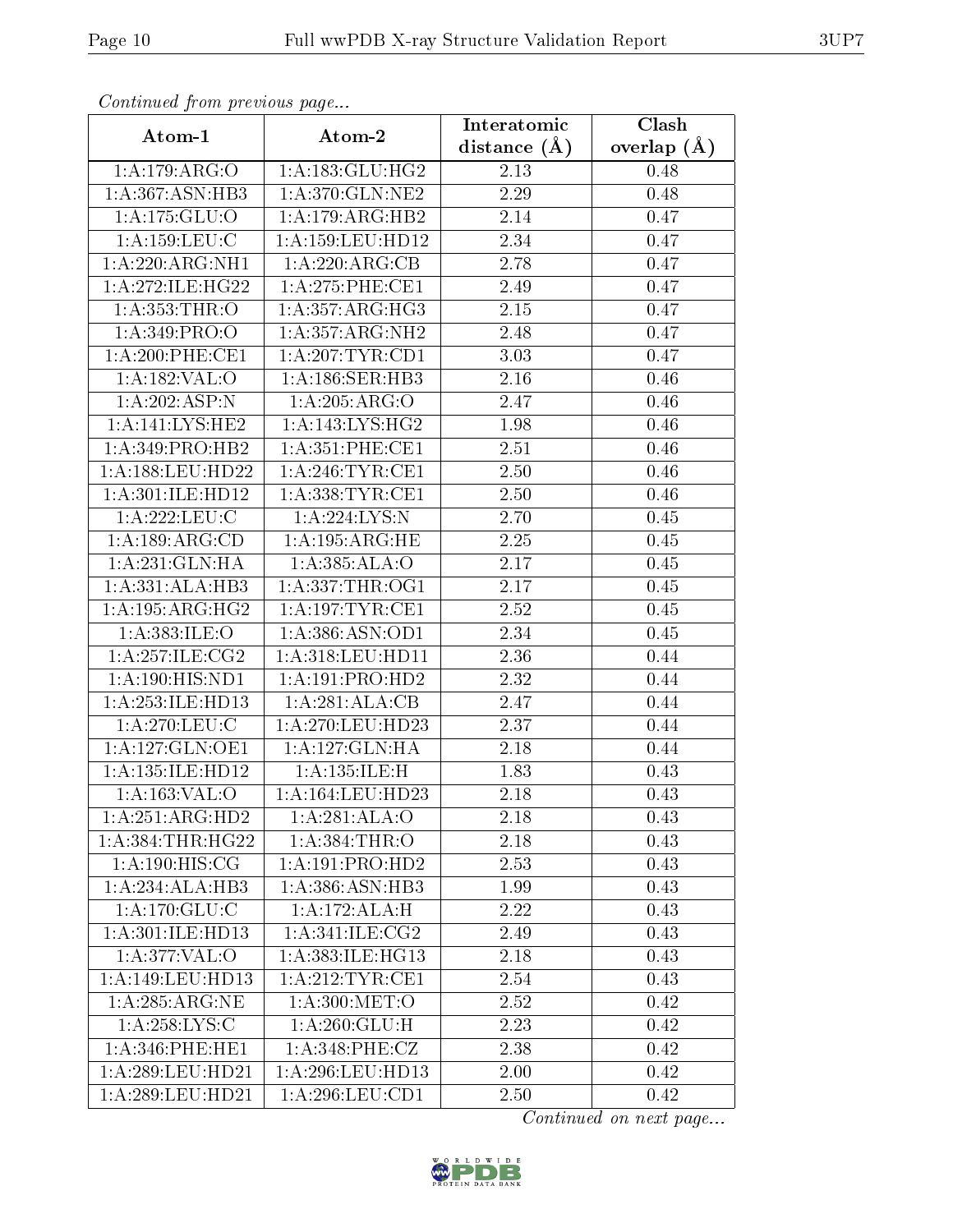| $Atom-1$             | Atom-2              | Interatomic    | Clash         |
|----------------------|---------------------|----------------|---------------|
|                      |                     | distance $(A)$ | overlap $(A)$ |
| 1: A:341: ILE: HG22  | 1:A:342:SER:N       | 2.34           | 0.42          |
| 1: A:259: PRO:HG3    | 1: A:321: GLU:OE2   | 2.20           | 0.41          |
| 1:A:222:LEU:C        | 1:A:224:LYS:H       | 2.23           | 0.41          |
| 1:A:217:THR:HA       | 1: A:263:LEU:HD23   | 2.01           | 0.41          |
| 1: A:301: ILE: HDI3  | 1: A:341: ILE: HG21 | 2.03           | 0.41          |
| 1: A:344: VAL:O      | 1: A:344: VAL:HG12  | 2.20           | 0.41          |
| 1: A:140: GLY:HA3    | 2:A:1:0C9:H10       | 2.03           | 0.41          |
| 1: A:244:LEU:HA      | 1: A:244:LEU:HD23   | 1.89           | 0.41          |
| 1:A:135:ILE:HD13     | 3: A:8: HOH:O       | 2.20           | 0.41          |
| 1: A: 135: ILE: HG23 | 1: A:148:TYR:HB3    | 2.03           | 0.41          |
| 1: A:180: ARG: HA    | 1: A: 183: GLU: HG2 | 2.03           | 0.40          |
| 1: A: 162: LYS: HE3  | 1: A:208:LEU:HD12   | 2.02           | 0.40          |
| 1: A:246:TYR:CD1     | 1: A:246:TYR:C      | 2.94           | 0.40          |
| 1: A: 332: ASN: HB2  | 1: A: 336: GLU: OE2 | 2.22           | 0.40          |
| 1: A: 165: PHE: CD1  | 1:A:205:ARG:HD3     | 2.57           | 0.40          |
| 1:A:258:LYS:C        | 1: A:260: GLU:N     | 2.74           | 0.40          |

Continued from previous page...

All (2) symmetry-related close contacts are listed below. The label for Atom-2 includes the symmetry operator and encoded unit-cell translations to be applied.

| Atom-1              | Atom-2                        | Interatomic<br>distance $(A)$ | $\operatorname{Clash}$<br>overlap $(A)$ |
|---------------------|-------------------------------|-------------------------------|-----------------------------------------|
| 1: A: 336: GLU: OE1 | $+1:$ A:336:GLU:OE1[10]       | 1.43                          |                                         |
| 1: A:279: VAL: CG2  | 1: A:286: ARG:NH2[12]<br>5551 | L.94                          | -26                                     |

#### 5.3 Torsion angles (i)

#### 5.3.1 Protein backbone (i)

In the following table, the Percentiles column shows the percent Ramachandran outliers of the chain as a percentile score with respect to all X-ray entries followed by that with respect to entries of similar resolution.

The Analysed column shows the number of residues for which the backbone conformation was analysed, and the total number of residues.

| $\mid$ Mol $\mid$ Chain $\mid$ | Analysed   Favoured   Allowed   Outliers   Percentiles |  |  |
|--------------------------------|--------------------------------------------------------|--|--|
|                                |                                                        |  |  |

All (5) Ramachandran outliers are listed below:

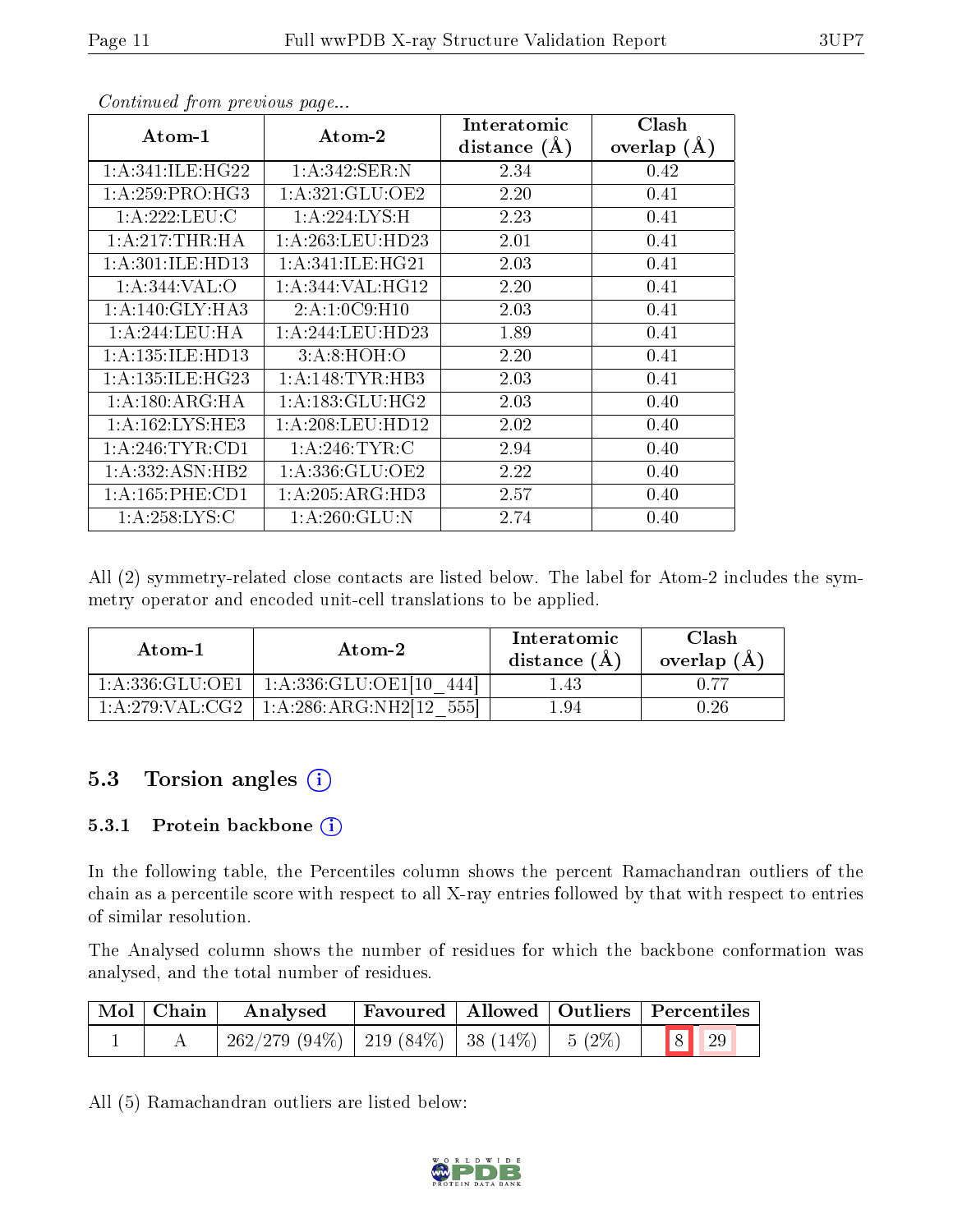| Mol | Chain | Res | <b>Type</b> |
|-----|-------|-----|-------------|
|     |       | 290 | <b>CYS</b>  |
|     |       | 291 | GLY         |
|     |       | 251 | ${\rm ARG}$ |
|     |       | 142 | GLY         |
|     |       | 172 |             |

#### 5.3.2 Protein sidechains  $(i)$

In the following table, the Percentiles column shows the percent sidechain outliers of the chain as a percentile score with respect to all X-ray entries followed by that with respect to entries of similar resolution.

The Analysed column shows the number of residues for which the sidechain conformation was analysed, and the total number of residues.

| $\mid$ Mol $\mid$ Chain $\mid$ | Analysed                               | $\mid$ Rotameric $\mid$ Outliers $\mid$ Percentiles |                             |  |
|--------------------------------|----------------------------------------|-----------------------------------------------------|-----------------------------|--|
|                                | $\mid$ 233/247 (94%) $\mid$ 233 (100%) |                                                     | $\boxed{100}$ $\boxed{100}$ |  |

There are no protein residues with a non-rotameric sidechain to report.

Some sidechains can be flipped to improve hydrogen bonding and reduce clashes. All (1) such sidechains are listed below:

| Mol | Chain | $\parallel$ Res | t vpe i |
|-----|-------|-----------------|---------|
|     |       |                 |         |

#### 5.3.3 RNA (i)

There are no RNA molecules in this entry.

#### 5.4 Non-standard residues in protein, DNA, RNA chains (i)

There are no non-standard protein/DNA/RNA residues in this entry.

#### 5.5 Carbohydrates (i)

There are no carbohydrates in this entry.

#### 5.6 Ligand geometry  $(i)$

1 ligand is modelled in this entry.

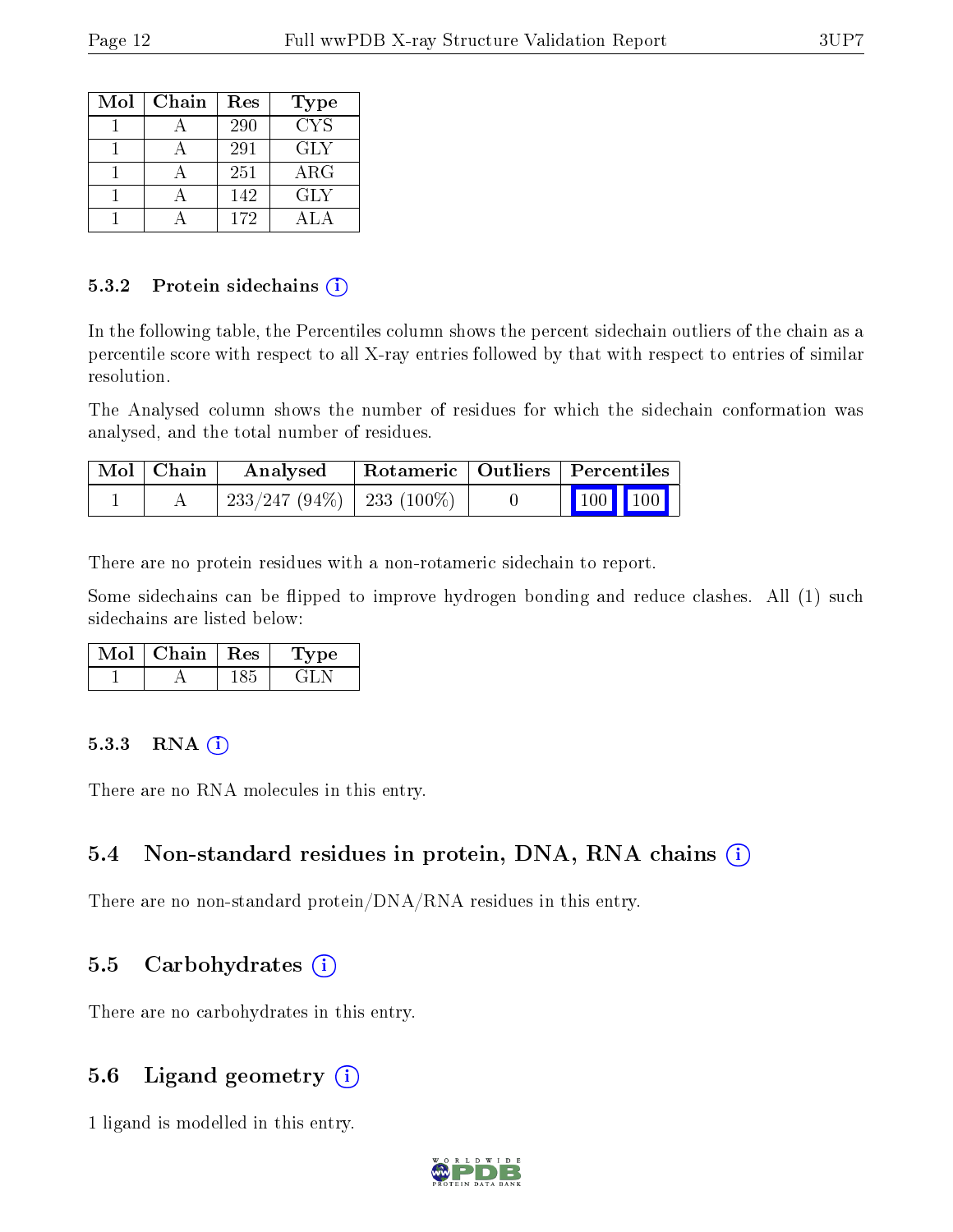In the following table, the Counts columns list the number of bonds (or angles) for which Mogul statistics could be retrieved, the number of bonds (or angles) that are observed in the model and the number of bonds (or angles) that are dened in the Chemical Component Dictionary. The Link column lists molecule types, if any, to which the group is linked. The Z score for a bond length (or angle) is the number of standard deviations the observed value is removed from the expected value. A bond length (or angle) with  $|Z| > 2$  is considered an outlier worth inspection. RMSZ is the root-mean-square of all Z scores of the bond lengths (or angles).

| Mol |     | $\vert$ Type $\vert$ Chain $\vert$ Res $\vert$ |   |                          |            |      |            |          |      |                     |  | $\pm$ Link $\pm$ | Bond lengths |  |  | Bond angles |  |  |
|-----|-----|------------------------------------------------|---|--------------------------|------------|------|------------|----------|------|---------------------|--|------------------|--------------|--|--|-------------|--|--|
|     |     |                                                |   |                          | Counts     | RMSZ | $\# Z $    | Counts   |      | $ RMSZ  \#  Z  > 1$ |  |                  |              |  |  |             |  |  |
|     | 0C9 | 4 L                                            | ÷ | $\overline{\phantom{0}}$ | 24, 28, 28 | 3.73 | $13(54\%)$ | 31,38,38 | 0.88 | 2(6%)               |  |                  |              |  |  |             |  |  |

In the following table, the Chirals column lists the number of chiral outliers, the number of chiral centers analysed, the number of these observed in the model and the number defined in the Chemical Component Dictionary. Similar counts are reported in the Torsion and Rings columns. '-' means no outliers of that kind were identified.

|     |  |                          |        | Mol   Type   Chain   Res   Link   Chirals   Torsions | $\parallel$ Rings |
|-----|--|--------------------------|--------|------------------------------------------------------|-------------------|
| 0C9 |  | $\overline{\phantom{0}}$ | $\sim$ | $1/8/16/16$   $0/3/3/3$                              |                   |

All (13) bond length outliers are listed below:

| Mol            | Chain | Res | <b>Type</b> | Atoms     | Z        | Observed $(A)$ | Ideal(A) |
|----------------|-------|-----|-------------|-----------|----------|----------------|----------|
| $\overline{2}$ | А     | 1   | 0C9         | $C06-C11$ | $-11.42$ | 1.36           | 1.47     |
| $\overline{2}$ | А     |     | 0C9         | $C21-C22$ | $-8.30$  | 1.39           | 1.47     |
| $\overline{2}$ | А     | 1   | 0C9         | $C21-C16$ | 4.32     | 1.46           | 1.40     |
| $\overline{2}$ | А     | 1   | 0C9         | $C09-N01$ | $-4.29$  | 1.31           | 1.40     |
| $\overline{2}$ | А     |     | 0C9         | $C13-N04$ | $-3.71$  | 1.32           | 1.38     |
| $\overline{2}$ | А     | 1   | 0C9         | $C12-N01$ | $-3.24$  | 1.29           | 1.36     |
| $\overline{2}$ | А     | 1   | 0C9         | $C10-C09$ | 3.20     | 1.44           | 1.39     |
| $\overline{2}$ | А     | 1   | 0C9         | $C17-C16$ | 3.11     | 1.44           | 1.39     |
| $\overline{2}$ | А     | 1   | 0C9         | $C20-C21$ | 2.82     | 1.44           | 1.40     |
| $\overline{2}$ | А     | 1   | 0C9         | $C16-N04$ | $-2.68$  | 1.32           | 1.39     |
| $\overline{2}$ | А     | 1   | 0C9         | $C10-C05$ | 2.45     | 1.43           | 1.38     |
| $\overline{2}$ | А     | 1   | 0C9         | $C13-N02$ | 2.44     | 1.39           | 1.34     |
| $\overline{2}$ | А     |     | 0C9         | $C08-C07$ | 2.22     | 1.42           | 1.38     |

All (2) bond angle outliers are listed below:

| Mol | Chain | $\operatorname{Res}$ | $\mathbf{T}$ $\mathbf{Type}$ | Atoms          |         | Observed $(^\circ)$ | Ideal $({}^{\circ}{}$ |
|-----|-------|----------------------|------------------------------|----------------|---------|---------------------|-----------------------|
|     |       |                      | 0C9                          | N03-C12-N02    | $-2.32$ | 124.34              | 126.55                |
|     |       |                      |                              | $C15$ -C14-C13 | $-2.09$ | $115.39\,$          | 116 76                |

There are no chirality outliers.

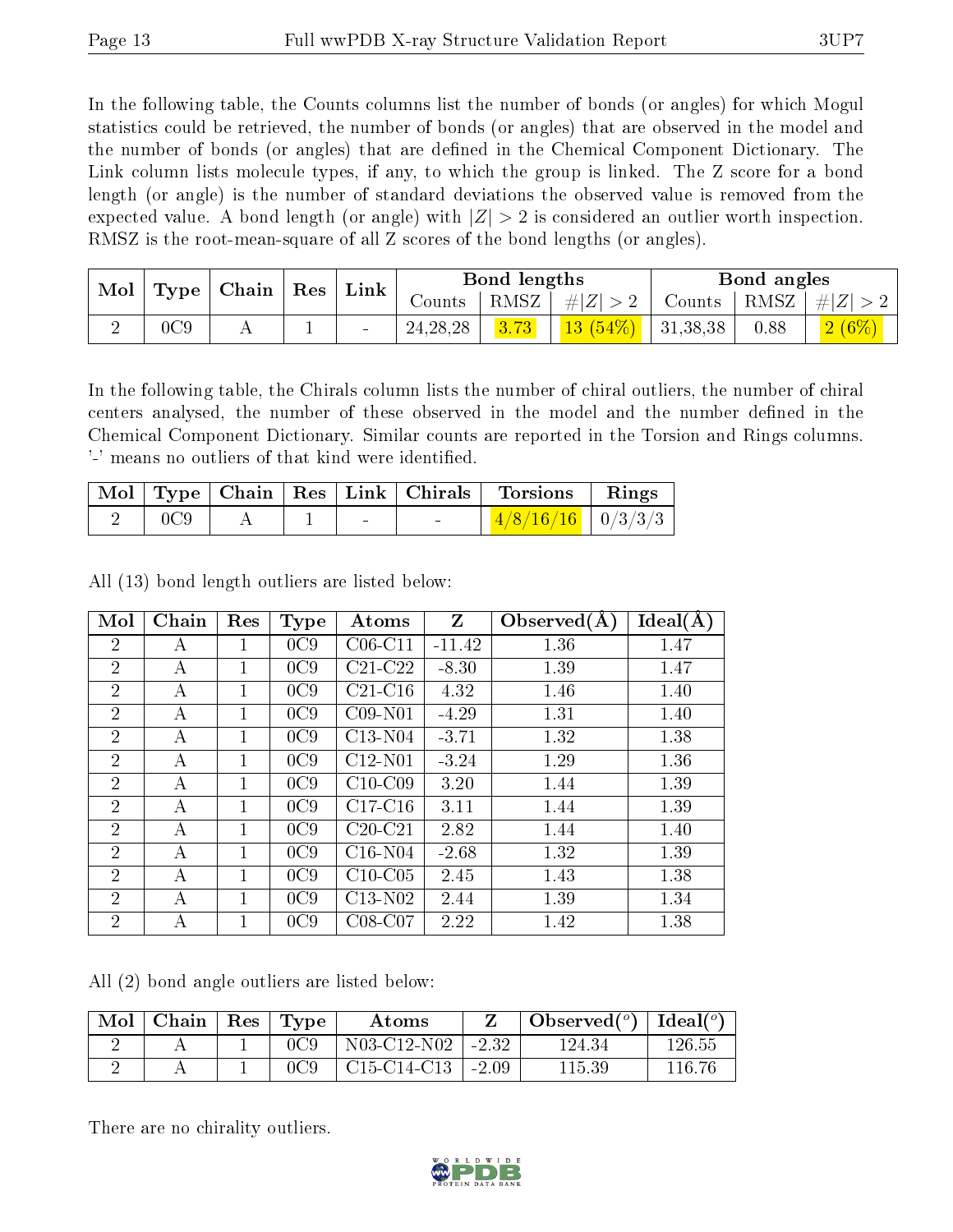| Mol | Chain | Res | Type | Atoms              |
|-----|-------|-----|------|--------------------|
|     |       |     | 0C9  | N02-C12-N01-C09    |
|     |       |     | 0C9  | N03-C12-N01-C09    |
| 9   |       |     | 0C9  | $C08-C09-N01-C12$  |
|     |       |     | nca  | $C10$ -C09-N01-C12 |

All (4) torsion outliers are listed below:

There are no ring outliers.

1 monomer is involved in 1 short contact:

|  |  | $\mid$ Mol $\mid$ Chain $\mid$ Res $\mid$ Type $\mid$ Clashes $\mid$ Symm-Clashes $\mid$ |
|--|--|------------------------------------------------------------------------------------------|
|  |  |                                                                                          |

The following is a two-dimensional graphical depiction of Mogul quality analysis of bond lengths, bond angles, torsion angles, and ring geometry for all instances of the Ligand of Interest. In addition, ligands with molecular weight > 250 and outliers as shown on the validation Tables will also be included. For torsion angles, if less then 5% of the Mogul distribution of torsion angles is within 10 degrees of the torsion angle in question, then that torsion angle is considered an outlier. Any bond that is central to one or more torsion angles identified as an outlier by Mogul will be highlighted in the graph. For rings, the root-mean-square deviation (RMSD) between the ring in question and similar rings identified by Mogul is calculated over all ring torsion angles. If the average RMSD is greater than 60 degrees and the minimal RMSD between the ring in question and any Mogul-identified rings is also greater than 60 degrees, then that ring is considered an outlier. The outliers are highlighted in purple. The color gray indicates Mogul did not find sufficient equivalents in the CSD to analyse the geometry.



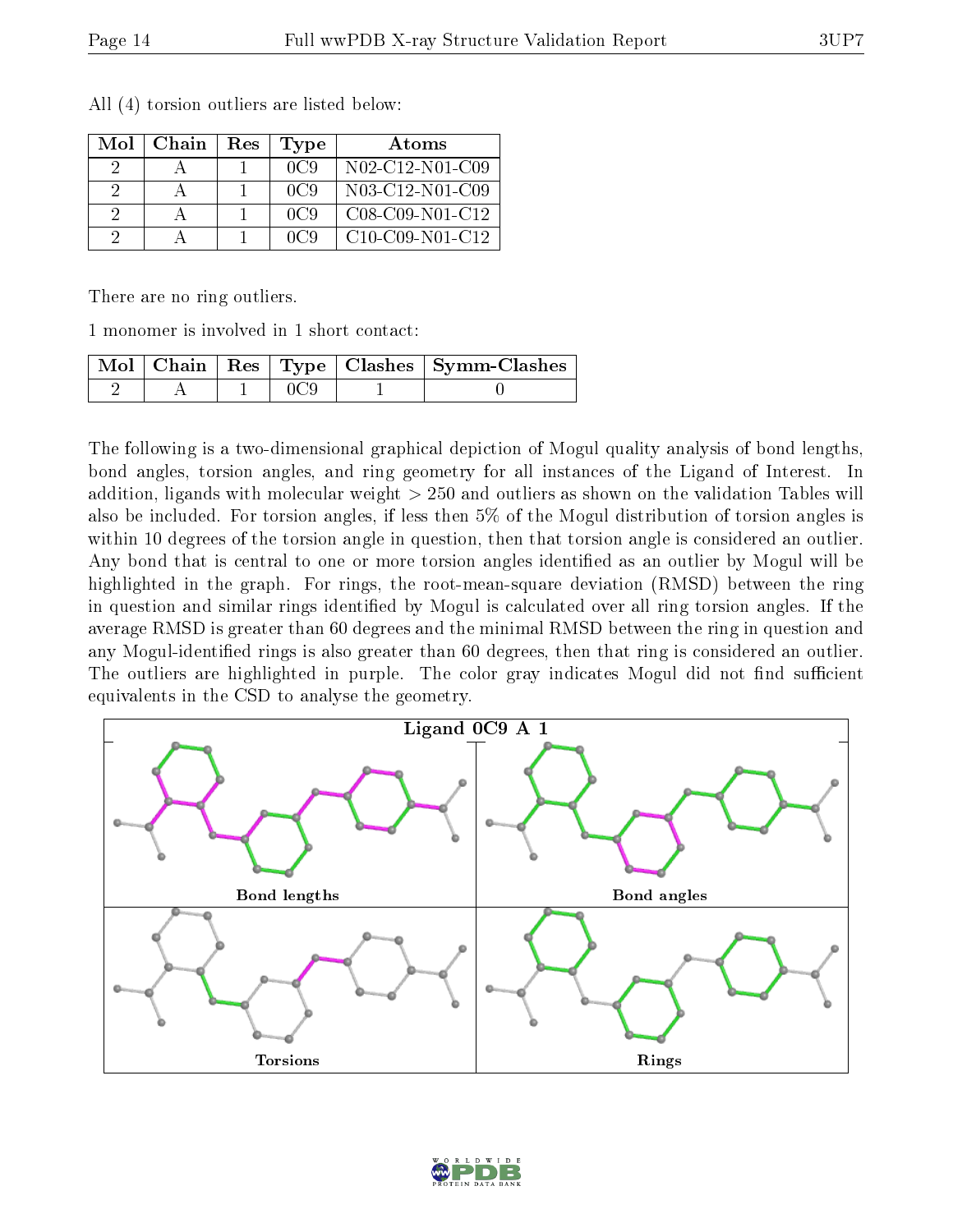## 5.7 [O](https://www.wwpdb.org/validation/2017/XrayValidationReportHelp#nonstandard_residues_and_ligands)ther polymers (i)

There are no such residues in this entry.

## 5.8 Polymer linkage issues (i)

There are no chain breaks in this entry.

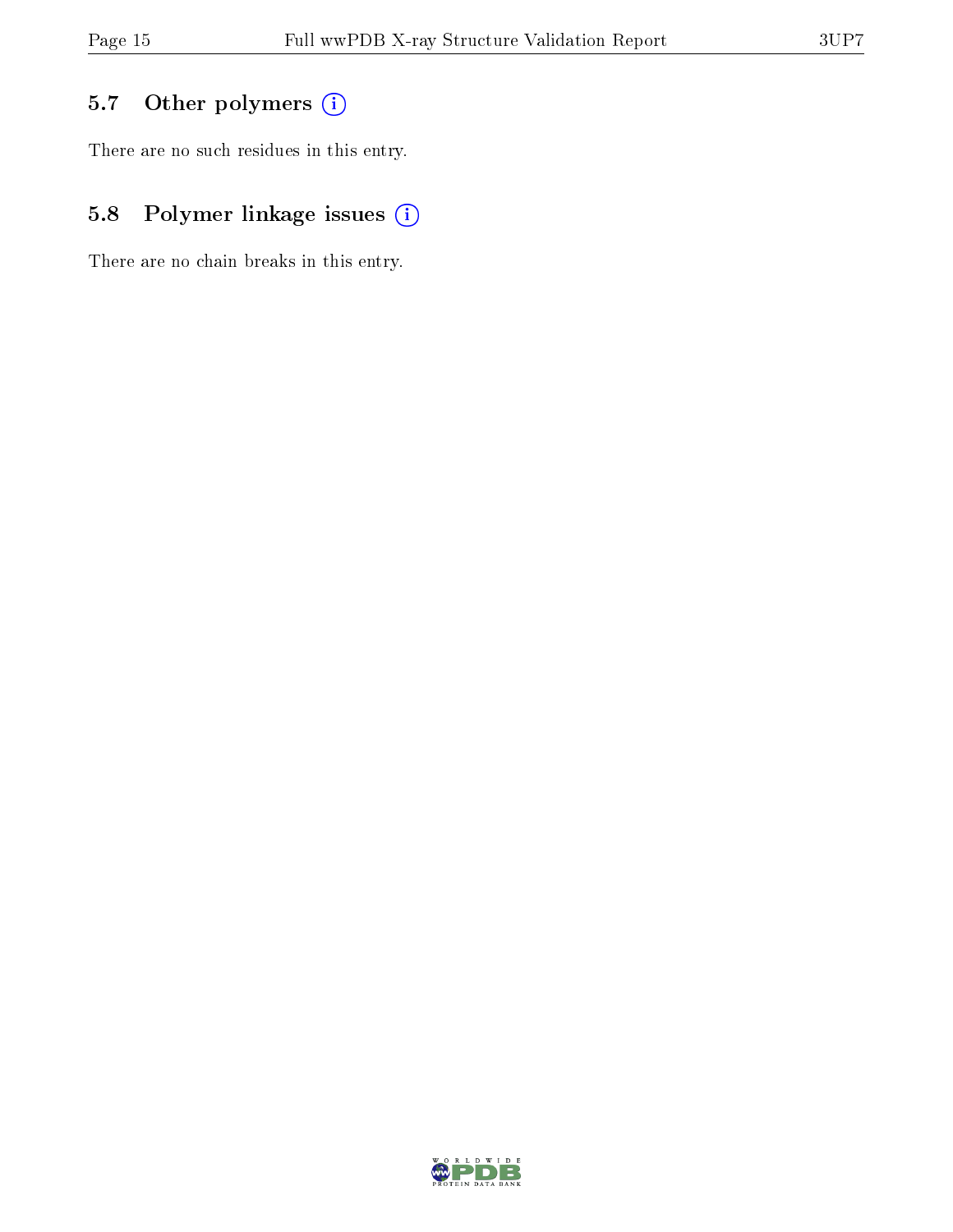## 6 Fit of model and data  $\left( \cdot \right)$

### 6.1 Protein, DNA and RNA chains (i)

In the following table, the column labelled  $#RSRZ>2'$  contains the number (and percentage) of RSRZ outliers, followed by percent RSRZ outliers for the chain as percentile scores relative to all X-ray entries and entries of similar resolution. The OWAB column contains the minimum, median,  $95<sup>th</sup>$  percentile and maximum values of the occupancy-weighted average B-factor per residue. The column labelled  $Q < 0.9$  lists the number of (and percentage) of residues with an average occupancy less than 0.9.

| $\vert$ Mol $\vert$ Chain $\vert$ | $\rm{Analysed}$ $ \langle \rm{RSRZ}\rangle $ |         | $\rm \#RSRZ{>}2$ |  | $\text{OWAB}(\AA^2)$ $\mid$ Q<0.9 $\mid$                                                             |  |
|-----------------------------------|----------------------------------------------|---------|------------------|--|------------------------------------------------------------------------------------------------------|--|
|                                   | 264/279 (94%)                                | $-0.22$ |                  |  | $\begin{array}{ c c c c c c c c } \hline 6 & (2\%) & 60 & 36 & 31, 50, 96, 107 \\\hline \end{array}$ |  |

All (6) RSRZ outliers are listed below:

| Mol | Chain | Res | <b>Type</b> | <b>RSRZ</b> |
|-----|-------|-----|-------------|-------------|
|     |       | 176 | <b>HIS</b>  | 3.6         |
|     |       | 290 | <b>CYS</b>  | 3.0         |
|     |       | 285 | ARG         | 2.9         |
|     |       | 125 | <b>LYS</b>  | 2.5         |
|     |       | 126 | ARG         | 2.4         |
|     |       | 288 | THR         | 22          |

#### 6.2 Non-standard residues in protein, DNA, RNA chains (i)

There are no non-standard protein/DNA/RNA residues in this entry.

#### 6.3 Carbohydrates (i)

There are no carbohydrates in this entry.

#### 6.4 Ligands  $(i)$

In the following table, the Atoms column lists the number of modelled atoms in the group and the number defined in the chemical component dictionary. The B-factors column lists the minimum, median,  $95<sup>th</sup>$  percentile and maximum values of B factors of atoms in the group. The column labelled  $Q< 0.9$  lists the number of atoms with occupancy less than 0.9.

|     |  |       |                          | $\mid$ Mol $\mid$ Type $\mid$ Chain $\mid$ Res $\mid$ Atoms $\mid$ RSCC $\mid$ RSR $\mid$ B-factors(A <sup>2</sup> ) $\mid$ Q<0.9 |  |
|-----|--|-------|--------------------------|-----------------------------------------------------------------------------------------------------------------------------------|--|
| 0C9 |  | 26/26 | $1\quad 0.87$ $0.24$ $1$ | 64,69,80,80                                                                                                                       |  |